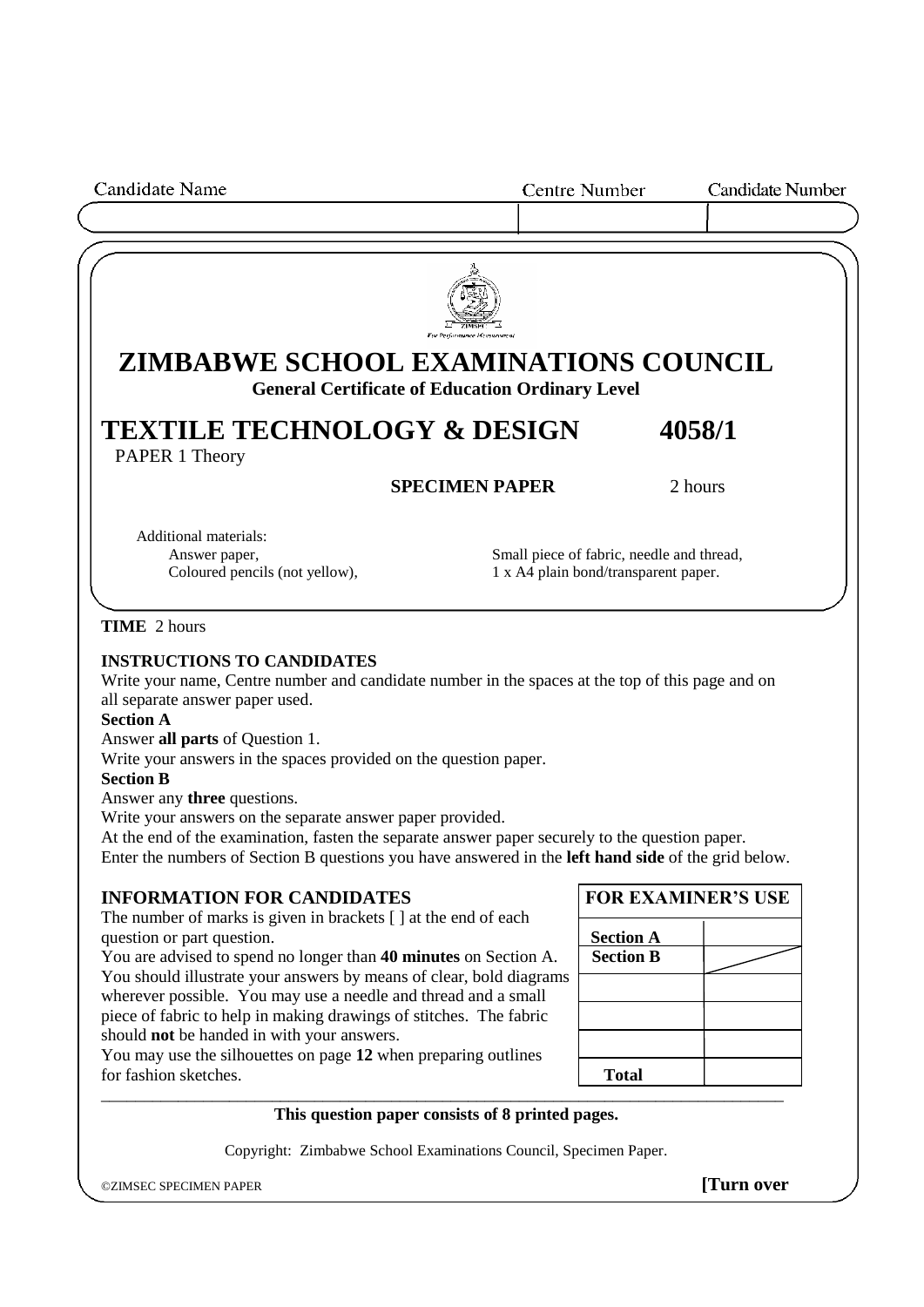# **SECTION A**

Answer **all** the questions in this section in the spaces provided.

**1** Study the illustrations of the lined jacket and skirt below and answer the questions that follow.







 For Examiner's Use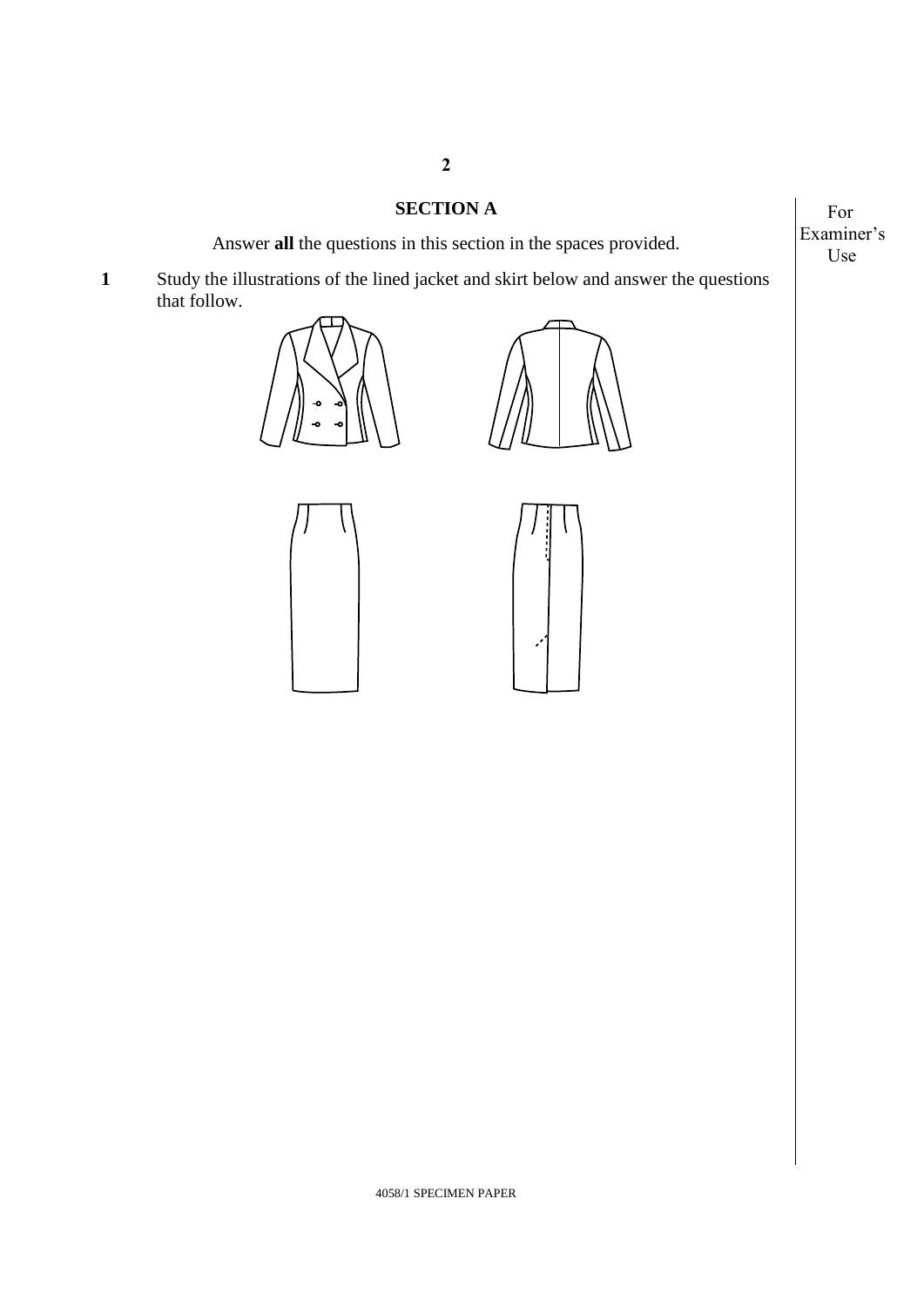| a. | (i)  | Suggest a formal occasion where the outfit can be worn.                                                   |       | For<br>Examiner's<br>Use |
|----|------|-----------------------------------------------------------------------------------------------------------|-------|--------------------------|
|    | (ii) | Give any 3 accessories which can be worn with the outfit                                                  | [1]   |                          |
| b. | (i)  | Cotton blends can be used for making the jacket and skirt. Provide the                                    | $[3]$ |                          |
|    |      | following information for a fabric made from cotton and polyester.<br>Name<br>Structure<br>Weight<br>Feel | $[4]$ |                          |
|    | (ii) | Give any four reasons for blending fabrics.                                                               |       |                          |
|    |      |                                                                                                           | $[4]$ |                          |
|    |      |                                                                                                           |       |                          |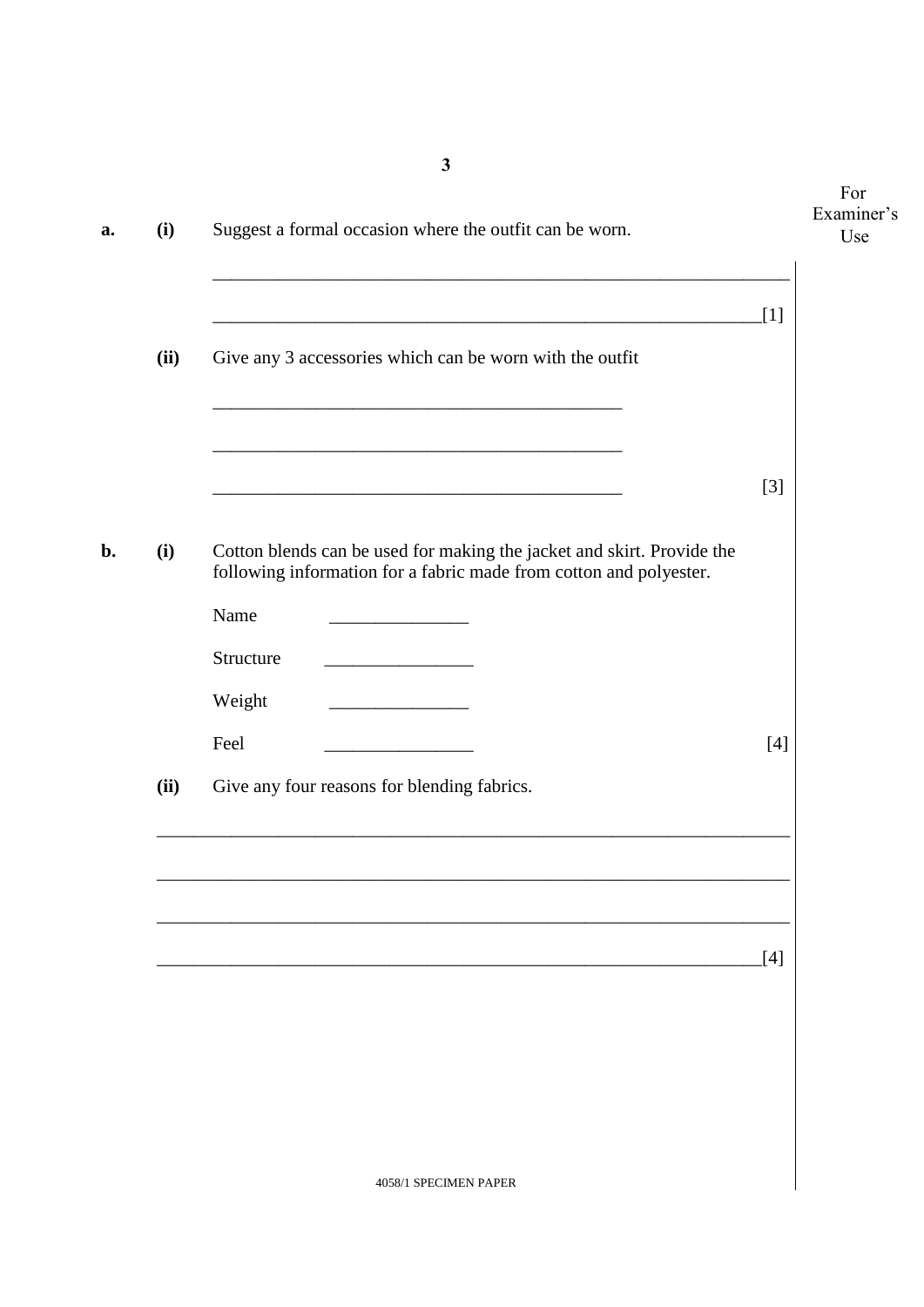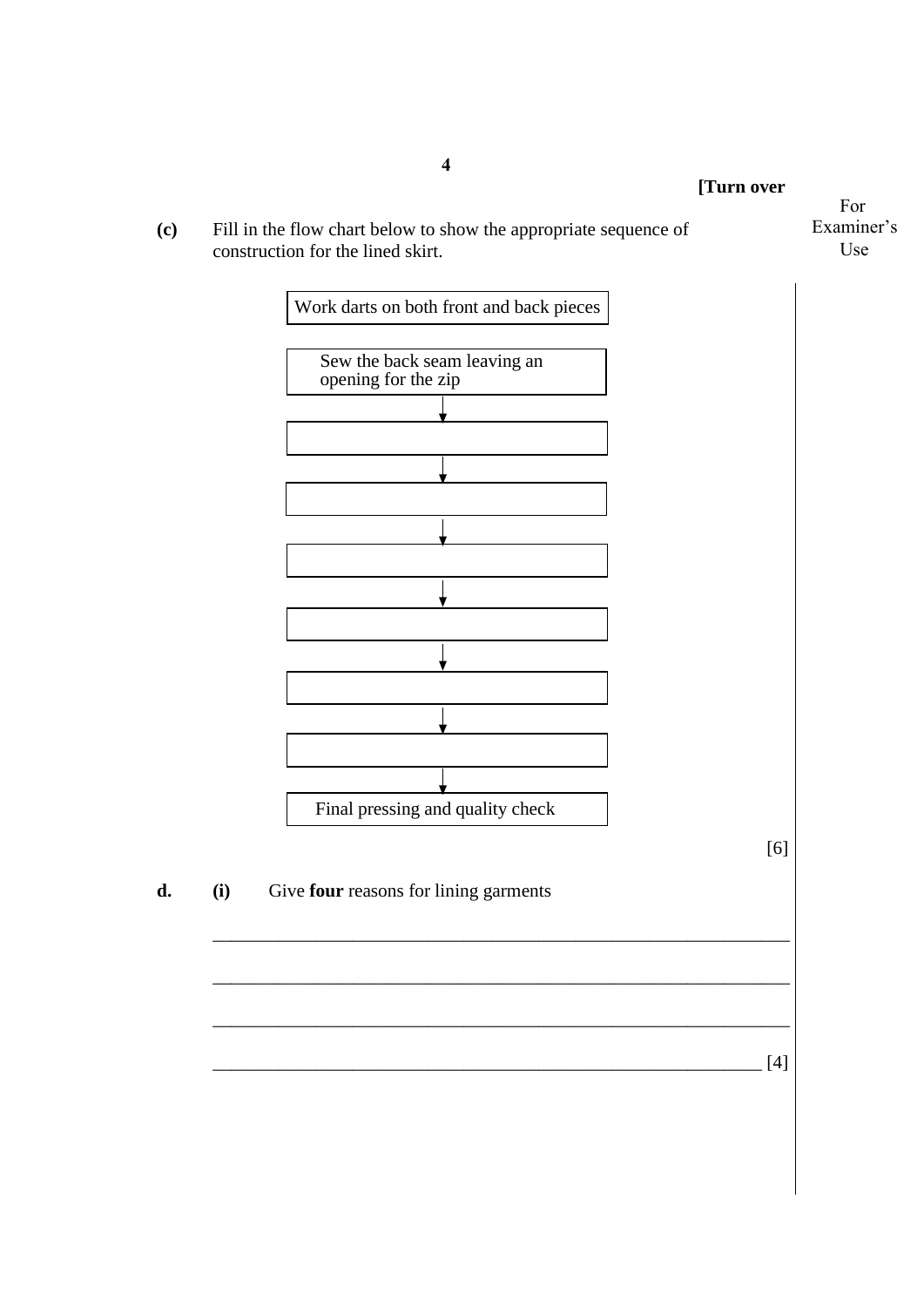**5** 4058/1 SPECIMEN PAPER

| (ii) | Identify any two fabrics which can be used for the lining.     |                   |
|------|----------------------------------------------------------------|-------------------|
|      |                                                                | $\lceil 2 \rceil$ |
|      | Suggest two thrift garments which can be made from the jacket. |                   |
|      |                                                                |                   |

4058/1 SPECIMEN PAPER

 For xaminer's Use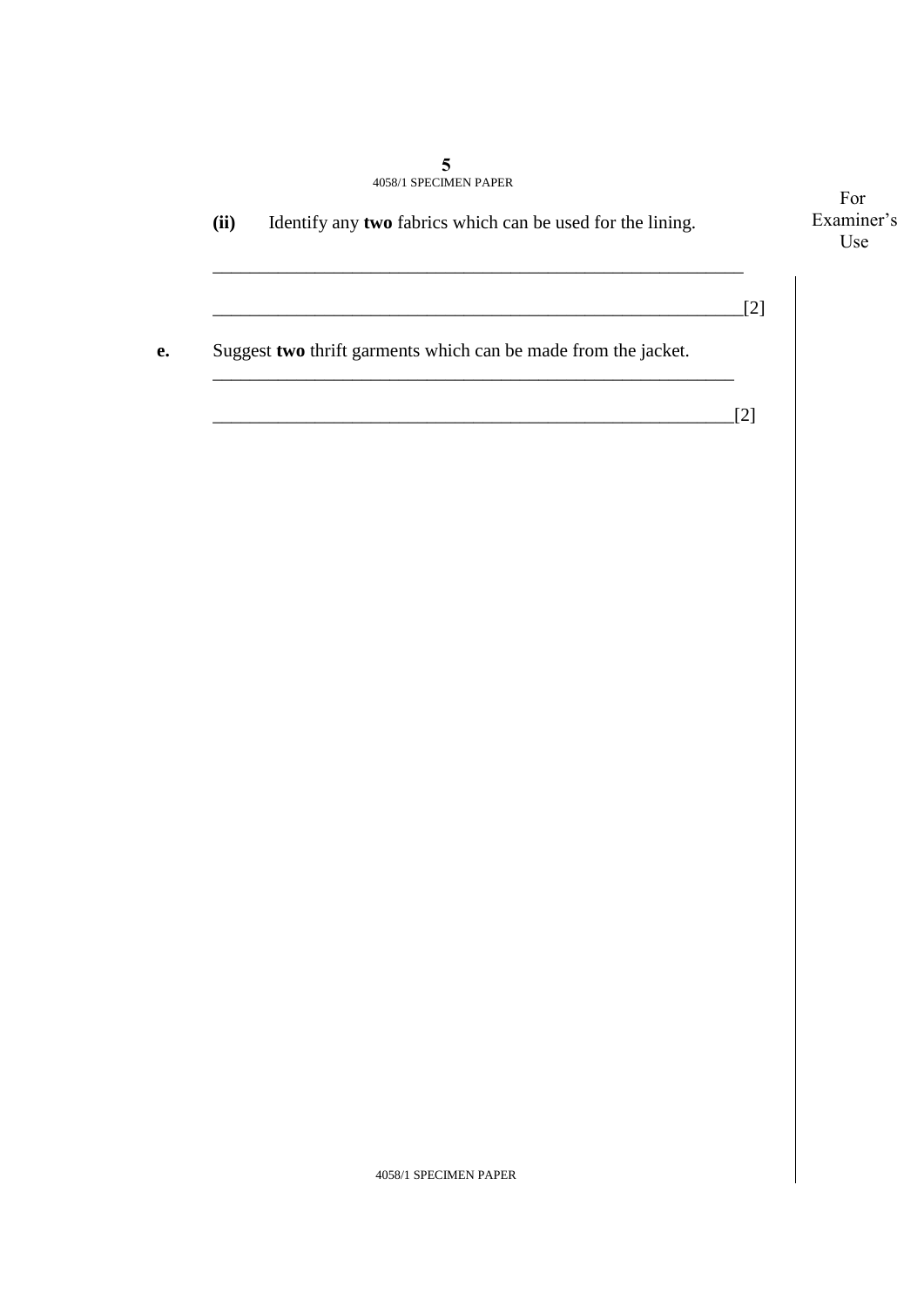#### **SECTION B**

Answer any **three** questions from this section on the separate answer paper provided.

Each question carries 18 marks.

- **2 (a)** Define the following terms:
	- **(i)** warp threads,
	- **(ii)** weft threads,
	- **(iii)** selvedge.
	- [3]

**(b) (i)** Name **two** pile fabrics. [2]

- **(ii)** What **five** points would one bear in mind when laying out pattern pieces onto fabric? [5]
	- **(iii)** Why are the shoulder and waist seams, on a garment made from stretchy towelling, taped? [1]
- **(c)** Using the silhouette provided, sketch the front and back views of a garment of your choice. Show how an attractive effect can be achieved by the use of stripes, checks or large floral motifs. Label the style features. [7] [Total: 18]
- **3 (a)** A double stitched seam could be used on underwear. With the aid of at least **two** diagrams, describe the working of the double stitched seam. [8] **(b)** Give **two** reasons why the double stitched seam is suitable for underwear. [2] **(c)** Describe the four steps to follow when compiling a budget. [8]
	- [Total: 18]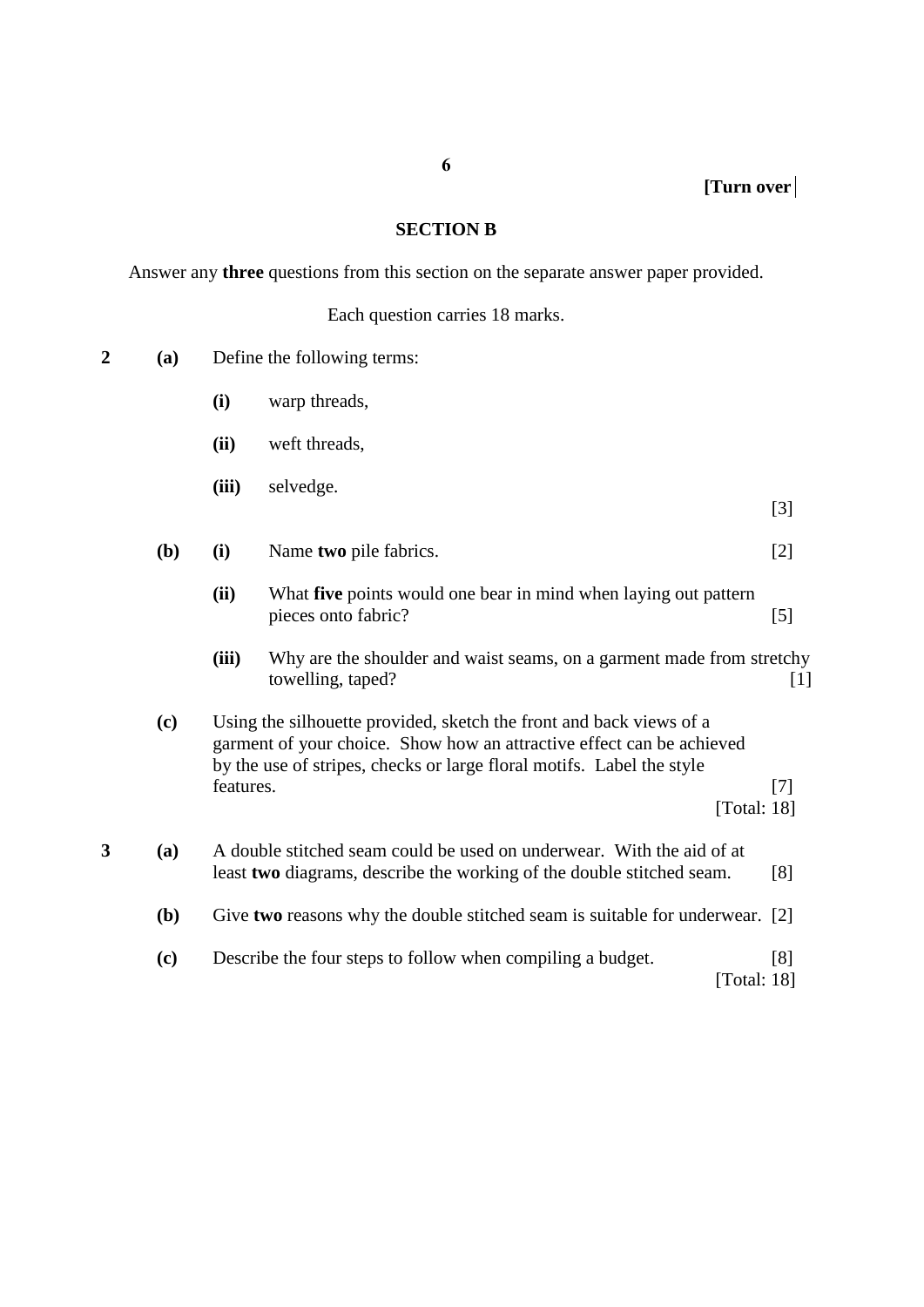## **7**

#### 4058/1 SPECIMEN PAPER

| $\overline{\mathbf{4}}$ | (a)          | (i)<br>With the aid of at least two clearly labelled diagrams, describe<br>how to bind an inner curved edge. |                                                                                                                                  |                         |  |
|-------------------------|--------------|--------------------------------------------------------------------------------------------------------------|----------------------------------------------------------------------------------------------------------------------------------|-------------------------|--|
|                         |              | (ii)                                                                                                         | Why is it best to use crossway strips on curved edges?                                                                           | $[1]$                   |  |
|                         | ( <b>b</b> ) | Besides binding, give three other uses of crossway strips on garments.                                       |                                                                                                                                  |                         |  |
|                         | (c)          |                                                                                                              | What advice would you give on the care of the following pieces of<br>equipment:                                                  |                         |  |
|                         |              | (i)                                                                                                          | tracing wheel,                                                                                                                   |                         |  |
|                         |              | (ii)                                                                                                         | stilleto,                                                                                                                        |                         |  |
|                         |              | (iii)                                                                                                        | tailor's chalk?<br>[Total: $18$ ]                                                                                                | [6]                     |  |
| 5                       | (a)          |                                                                                                              | Give five points to consider when planning a wardrobe.                                                                           | $[5]$                   |  |
|                         | (b)          |                                                                                                              | You have been invited to attend a dinner party. Suggest four<br>elements of design which may influence your choice of an outfit. | $[4]$                   |  |
|                         | (c)          | Suggest three advantages of making your own clothes and three<br>advantages of buying ready made garments.   |                                                                                                                                  |                         |  |
|                         | (d)          | List any three requirements for gender equality in Textile Technology<br>Education.                          |                                                                                                                                  | $[3]$<br>[Total: $18$ ] |  |
| 6                       | (a)          | (i)                                                                                                          | Draw pattern markings for an inverted pleat. Label the lines.                                                                    | $[3]$                   |  |
|                         |              | (ii)                                                                                                         | Draw a diagram showing an inverted pleat.                                                                                        | $[2]$                   |  |
|                         |              | (iii)                                                                                                        | What is the name given to the additional piece of fabric that can<br>be added to an inverted pleat?                              | $[1]$                   |  |
|                         | ( <b>b</b> ) |                                                                                                              | <b>Either</b> explain or draw diagrams showing the differences between<br>spaced and unspaced/blind tucks.                       | $[4]$                   |  |
|                         | (c)          |                                                                                                              | Give four qualities you would consider when purchasing fabric for a<br>summer nightdress.                                        | $[4]$                   |  |
|                         | (d)          |                                                                                                              | Give four safety precautions to be observed in the Textile Technology<br>and Design workshop.<br>[Total: $18$ ]                  | $[4]$                   |  |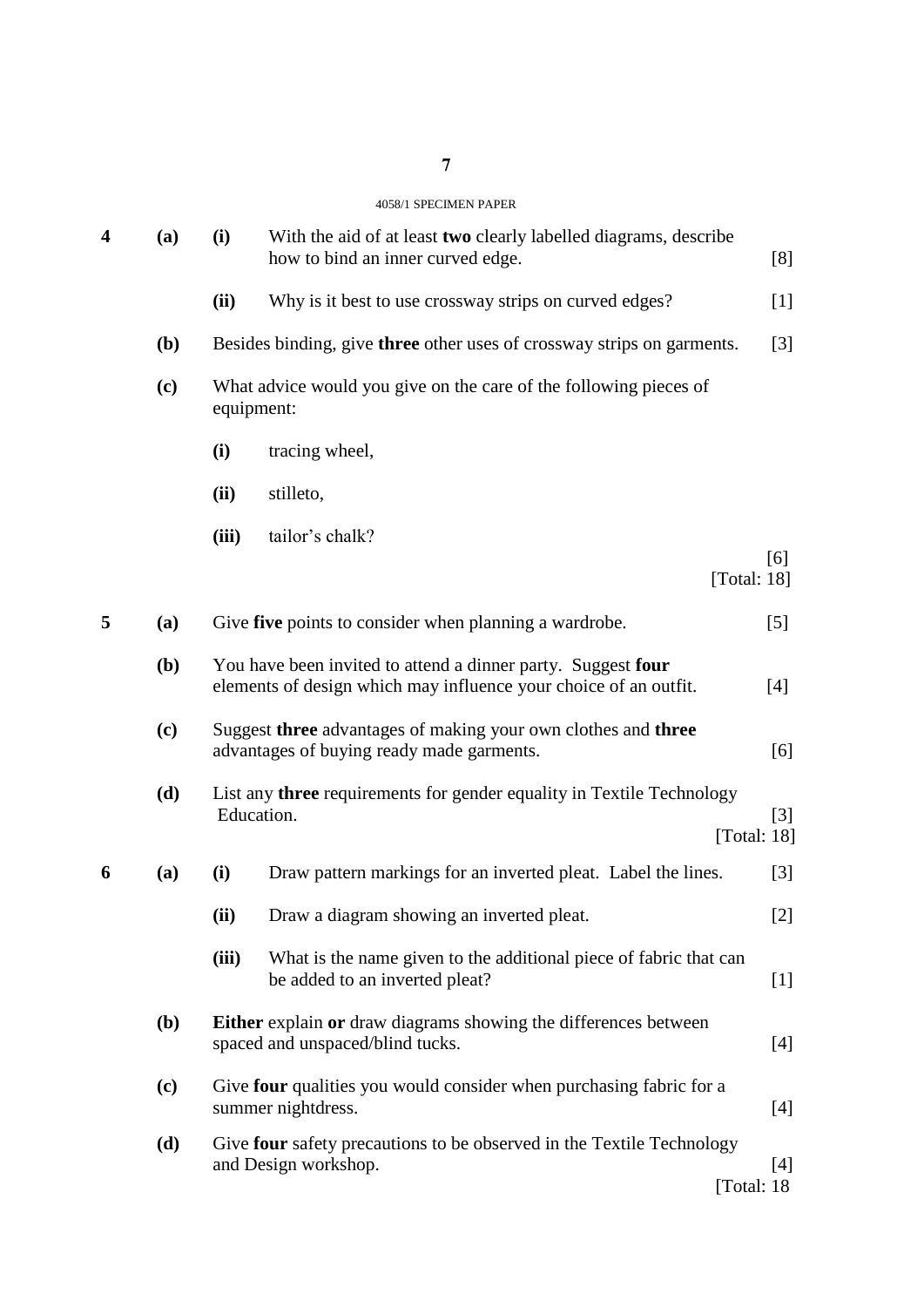

**[Turn over**